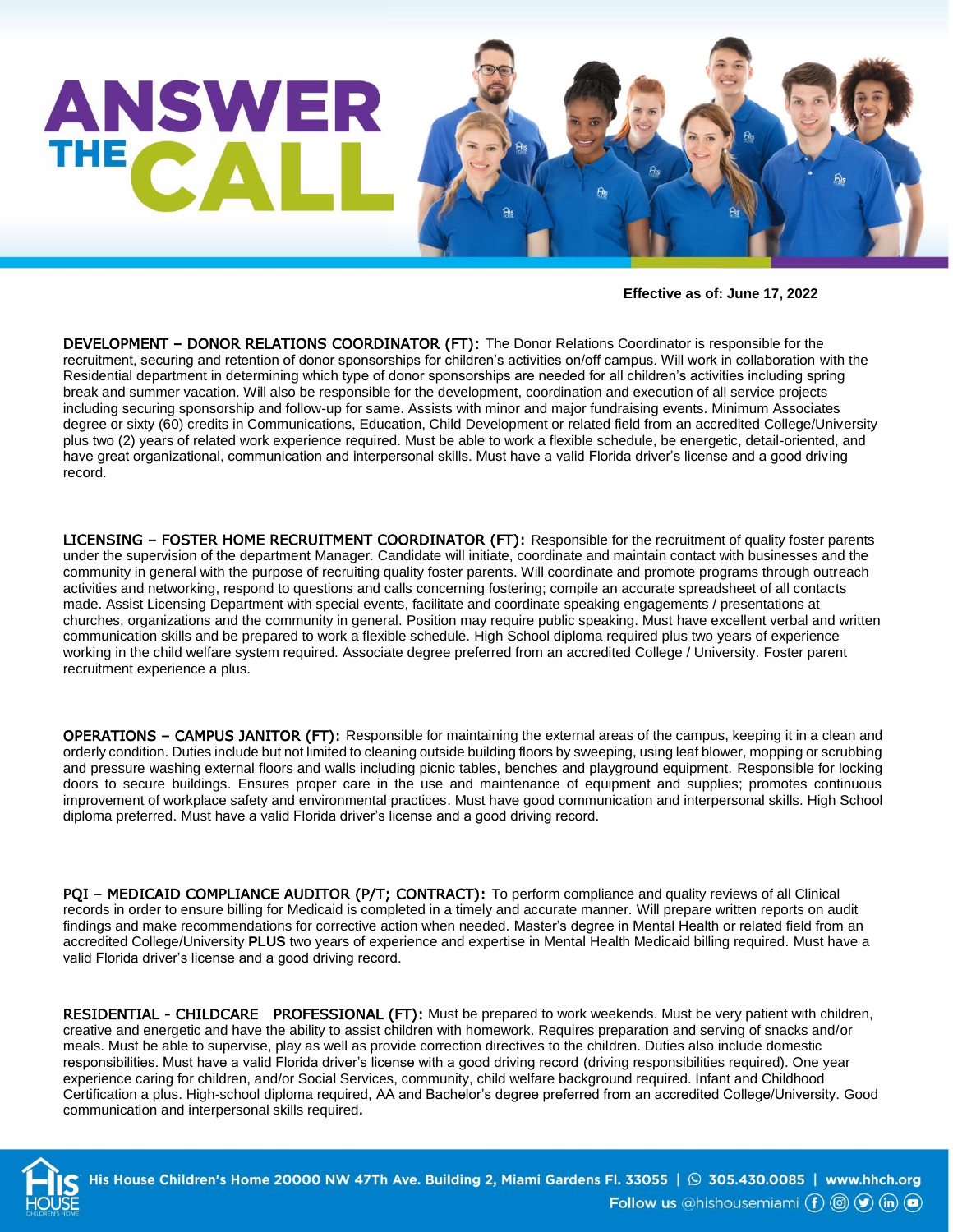## **ANSWER** THE<sub>2</sub>

RESIDENTIAL - LEAD BEHAVIORAL TECHNICIAN FLOATER (FT; 2 POSITIONS): The Lead Behavioral Technician Floater is responsible for ensuring that the home adheres to program rules, as well as compliance with regulatory standards. Will provide supervision to the children and guidance to the Residential Supervisors in the Residential Program. High School Diploma and 2 years of direct experience working with children required. Associate in Arts degree in Psychology or related field or sixty (60) college credits from an accredited College/University preferred. Must have a valid Florida Driver's License and be able to drive. Must be willing to work a flexible schedule when needed and preferably be bilingual - (English/Spanish) or (English/Creole). Must have good communication and interpersonal skills.

UAC - CASE MANAGER (FT; 2 POSITIONS): Must be flexible with schedule. Responsible for client intake, assessments, reunification packages, the development and implementation of case/service plans. Must have a Bachelor's degree in the Behavioral Sciences, Human Services or Social Services fields from an accredited College/University plus 1-2 years of progressive employment experience in the aforementioned fields. Child welfare and/or case management experience is preferred. **Must be bilingual (English/Spanish).** 

UAC – CLINICIAN (FT): **Candidate must have a Master's degree in the Human Services field from an accredited College / University plus two years of postgraduate direct service delivery experience. Must be licensed or license eligible.** Clinician will provide individual and group therapy to children facing family crises in an effort to increase their level of functioning and emotional stability and will provide mental health training for staff. Provide therapeutic supervised visits with children and their families. Provide crisis intervention for after hour care. Must have a valid Florida driver's license and a good driving record. **Must be bilingual (English/Spanish).**

UAC LEAD RESIDENT COUNSELOR OVERNIGHT FLOATER (FT): Will oversee and lead on specific tasks or projects delegated by Household Supervisors or Managers. Lead in handling gaps in shifts and will be responsible for inventories of supplies. **Minimum of Associates degree in Psychology, Social Services, Humanities or related field from an accredited College/University required and at least two years of child and/or adolescent care work experience.** Infant and Childhood Certification a plus. Good computer, communication, and interpersonal skills required. Must have a valid Florida driver's license with a good driving record. Must be bilingual (English/Spanish).

UAC - LEAD RESIDENT COUNSELOR (FT; 2<sup>ND</sup> & 3<sup>RD</sup> Shift): The Lead Resident Counselor will be responsible for leading assigned shifts. This position will be responsible for ensuring that the home adheres to program rules and remains in compliance to regulatory standards. Good communication and interpersonal skills required. High School diploma or equivalent required. AA and Bachelor's degree preferred from an accredited College/University and a minimum of two-year employment experience in the child welfare field working with children and/or adolescents in a social service setting. Must be able to work weekends. Must be bilingual (English/Spanish).



His House Children's Home 20000 NW 47Th Ave. Building 2, Miami Gardens Fl. 33055 |  $\odot$  305.430.0085 | www.hhch.org Follow us @hishousemiami  $(f)$  (d)  $(f)$  (in) (a)